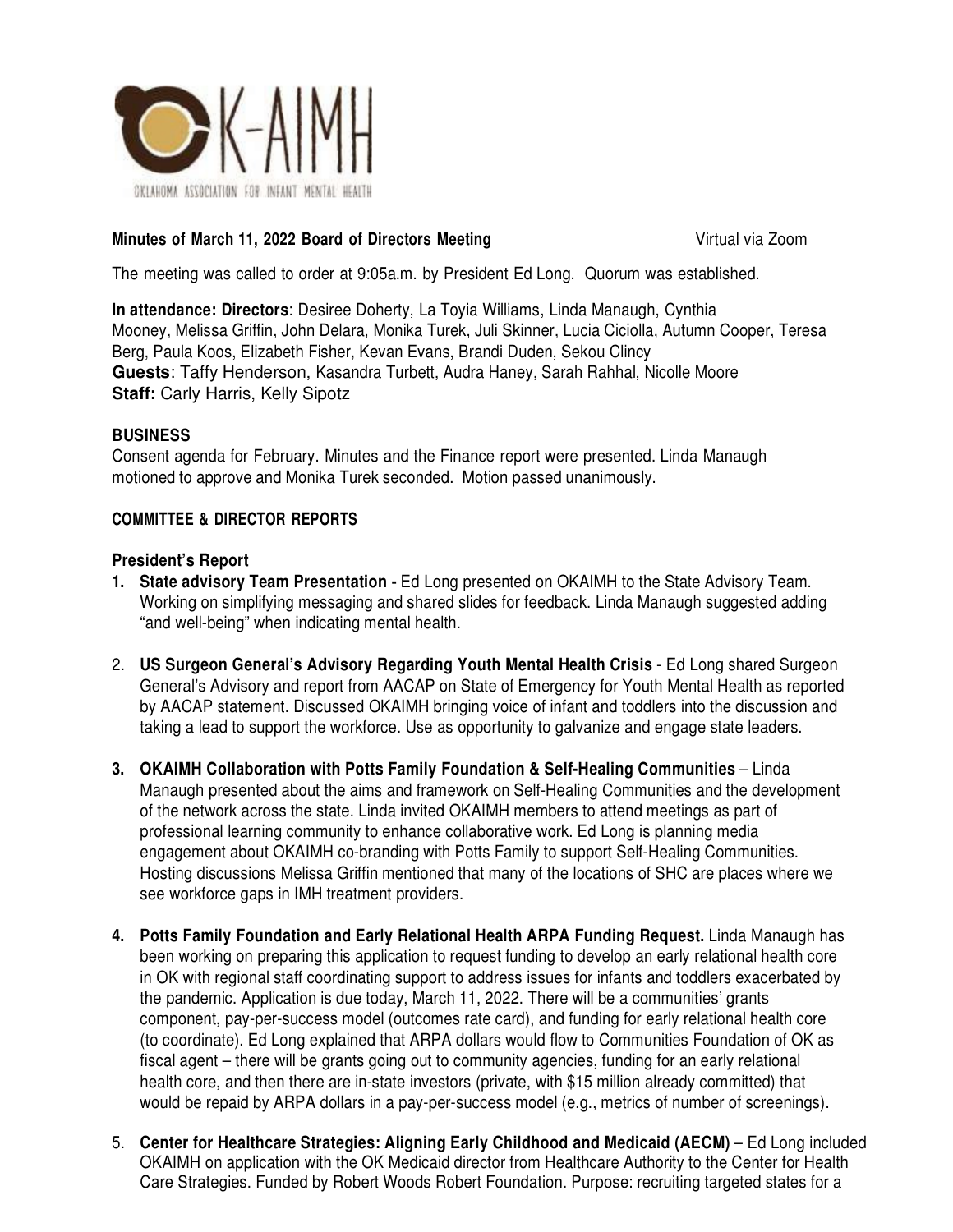learning community with the goals of aligning state programs and between Medicaid and other early childhood systems and demonstrating the value of early childhood cross-sector alignment. OK will focus on the area of "investing in early intervention and early childhood mental health to support social and emotional development". Ed Long invites board members to stay after the meeting to review the application and give feedback. It is due today, March 11, 2022.

## **Committee Chair Reports**

- 1. **Communications.** Chair: Brandi Duden. Requesting quotes from contractors to work on updating and restructuring the website. Hoping to make it a more user-friendly platform. FRQ going out soon. Make sure it is organized around regulation, learning pillars
- 2. **Fall Conference**. Chair: John Delara Working on selecting speakers with a thematic focus on "Pandemic and workforce development". The committee currently has a list of speakers, and is currently reviewing materials. Board was invited to share any ideas and thoughts about possible speakers or contributors.
- 3. **Endorsement Strategy Group**. Chair: Autumn Cooper. The next meeting is scheduled for 3/23/2022 at 10:30. Will be reviewing a training that Haruv is going to offer that Ashleigh Kraft will be leading on how to talk to children about trauma - it will be a 22 hour training targeted at clinicians and will be taught at Tulsa Tech. The group will determine how the training will connect to endorsement competencies.
- 4. **Finance**. Chair: Liz Fisher. Focus on the growth of OKAIMH. Currently working on developing a financial manual. Meetings are on Mondays at 10am. All welcome to intend.
- 5. **Governance**. Chair: Ed Long. Looking to hire Executive Director and considering creating an endowment for sustained financing for the association. Will be sending out job description for the ED position.
- 6. **Sustainability**. Chair: Paula Koos. Have not yet met. Request for additional members to join and will be sending out an invitation for an April meeting.
- 7. **Workforce Development**. Chair: Ed Long (interim). No specific updates
- 8. **Alliance Call.** Teresa Berg attended the call in February. See notes from Kelly Sipotz under business under Endorsement®.

Melissa Griffin shared that they did have some discussion about supporting national leaders who are preparing for Ukrainian refugees to think about the needs of babies and toddlers. Some resources were shared on Basecamp and there was a member from an AIMH who can help to translate materials (Russian is her 1st language). Carly shared that it may have been Una from Pennsylvania and provided the links from Basecamp: https://www.nctsn.org/resources/talking-to-children-aboutwar-uk (resources translated into multiple languages) https://warchildhood.org/children-affected-by-conflict-in-ukraine/

https://www.savethechildren.org/us/charity-stories/impact-of-syria-conflict-children-mental-health

## **Business**

- **1. Diversity, Equity, and Inclusion.** LaToyia Williams. Working on finalizing the DEI policy with Carly's support. Discussion on "individual differences" and shared video "Don't put people in Boxes". Shared a poem "We are different but the same." Will go first at the next board meeting. LaToyia presented for Self-Healing Communities following her amazing presentation at the last meeting.
- 2. **Endorsement®** Kelly Sipotz. Report from Alliance